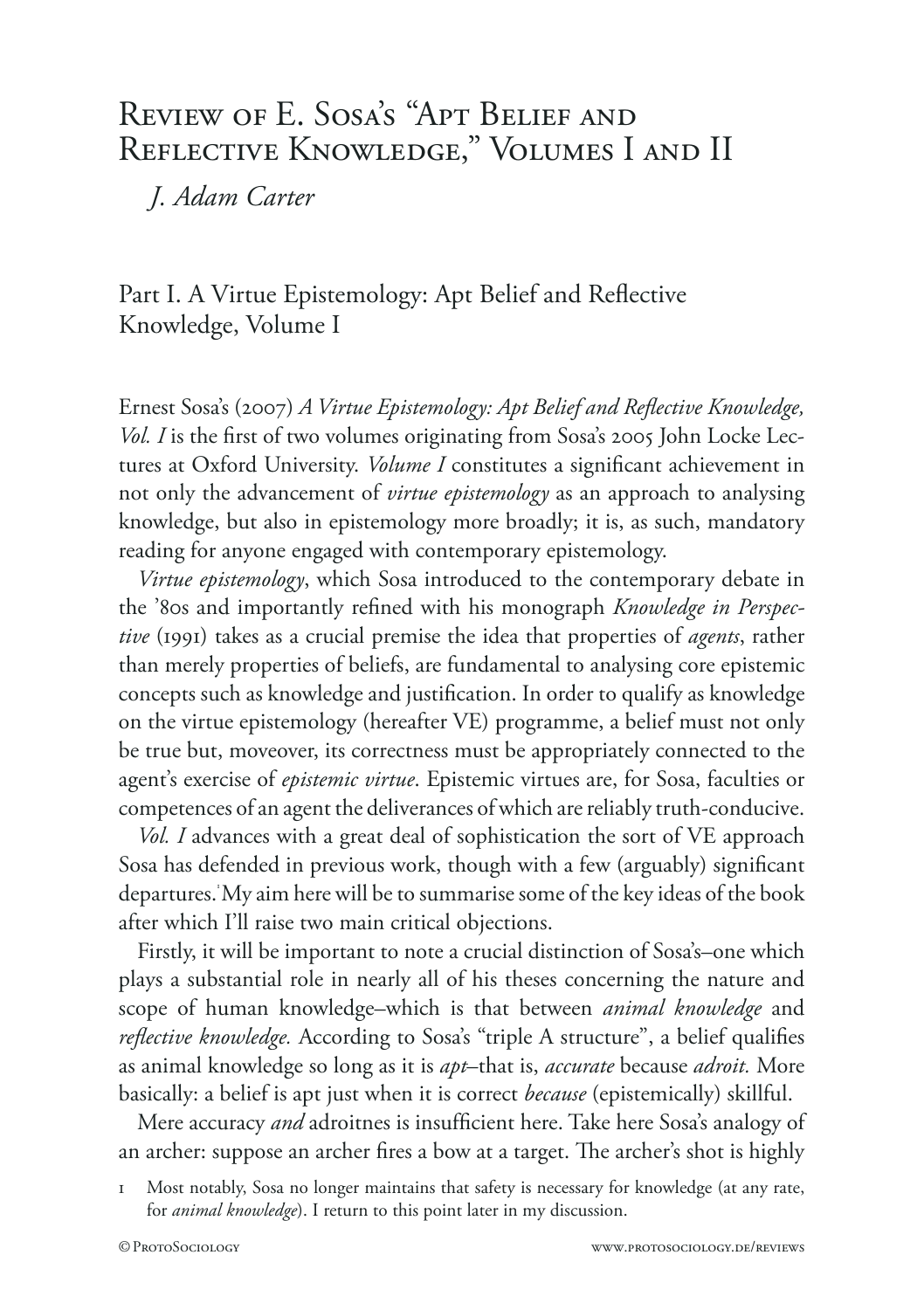skilled, performed in a manner that reliably brings about bullseyes. Suppose also that the archer is successful: in this case it is skillfully released and successfully hits the bullseye. It is accruate and adroit. But imagine that, shortly after the archer released the shot, a gust of wind took the arrow off target. Suppose it would have missed, had a second, more fortuitous gust of wind not blown the arrow back on course. Here we have a case where the shot is accurate and adroit, but not accurate *because* adroit. The analogue epistemic case (i.e. a classic Gettier-style case, such as the Smith/Jones case) would, for Sosa, would fail to constitute apt belief (animal knowledge) for the reason that the target belief is not correct *becuase* of the agent's manifesting some epistemic competence, but instead, because of dumb luck.

Of an epistemically higher quality than animal knowledge, for Sosa, is *reflective knowledge*: apt belief, aptly noted. Put another way: *meta-apt belief* : a belief that is not only apt, but also aptly held to be such. Reflective knowledge, unlike animal knowledge, requires a meta-perspective–an endorsing perspective of the agent whereby one exhibits some meta-competence–that is, a competence in recognising (or perhaps in taking for granted) that the target (first-order) belief was generated by a faculty or competence that itself reliably brings about true beliefs.

There is, however, a more interesting problem that arises for Sosa's view–a problem that concerns closure over competent deduction, one which Pritchard  $(2008)^2$  has alluded to in passing, but which I contend<sup>3</sup> has quite significant implications. The problem arises for Sosa once the following plausible principle is granted. That, if one has reflective knowledge (RK) that *p*, and one competently deduces that  $p$  entails  $q$  (while maintaining one's RK that  $p$ ), then one has RK that *q*. After all, it's implausible to suppose that if one has reflective knowledge, it would somehow be downgraded across a competent deduction. However, the commitments of Sosa's position require that he fly in the face of this principle. Consider, after all, that it's implausible to suppose we can have reflective knowledge that a given sceptical hypothesis (i.e. the BIV scenario) is false. This is true even if we can have externalist, animal knowledge that such a sceptical hypothesis is false. That said, we can on Sosa's view have reflective knowledge of most everyday propositions that entail the falsity of sceptical hypotheses–for example, propositions such as "I have a hand." The competentdeduction closure principle for reflective knowledge implies for Sosa's view

<sup>2</sup> See Pritchard, D. (2008) "Radical Scepticism, Epistemic Luck and Epistemic Value," Aristotelian Society Supplementary Volume Volume 82, Issue 1, pages 19–41, June 2008.

<sup>3</sup> I've argued a similar point in my paper "Radical Scepticism, Closure and Robust Knowledge," forthcoming (2011) in the *Journal of Philosophical Research*.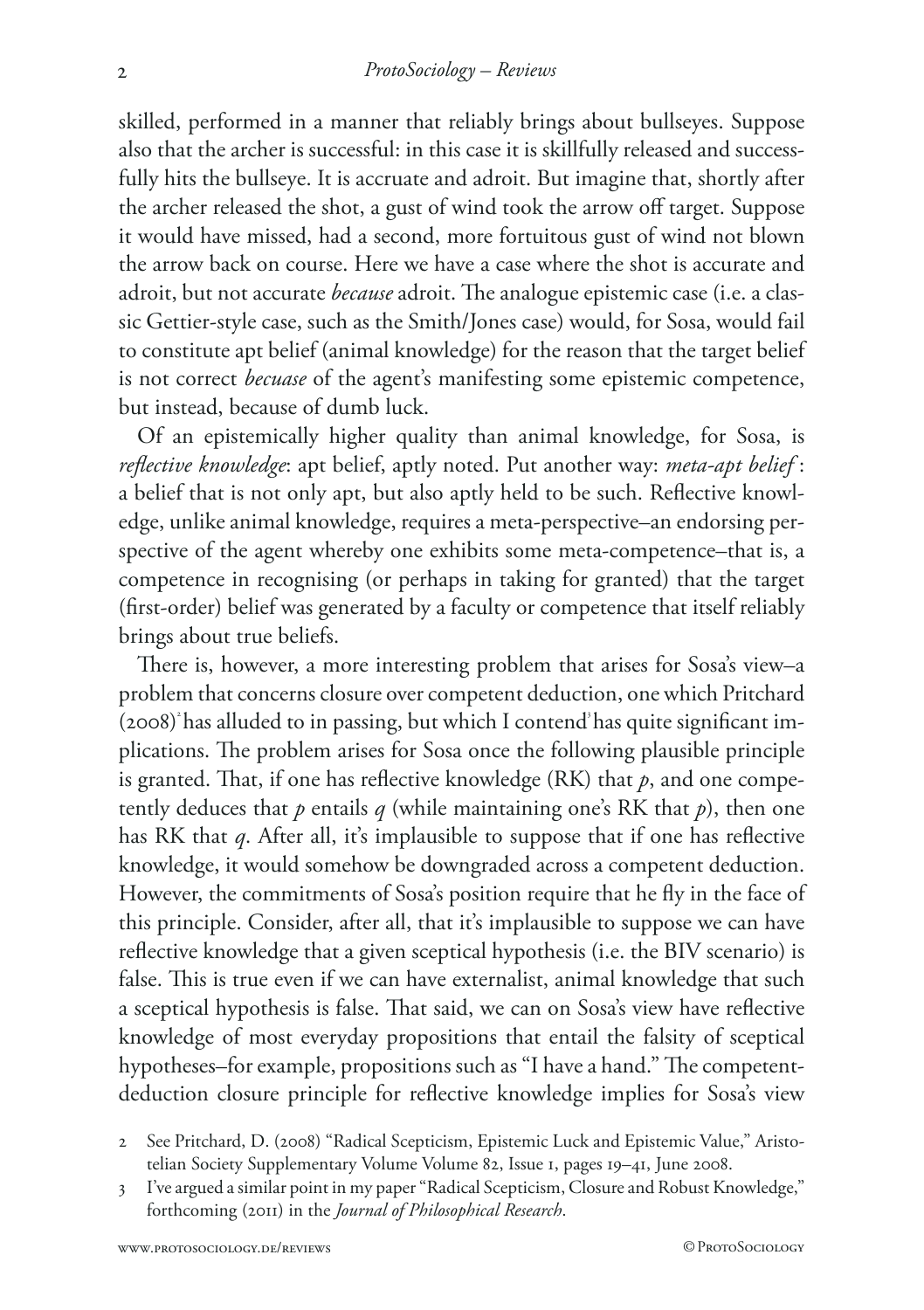that we can gain reflective knowledge of the denials of sceptical hypotheses simply from competently deducing them from our reflective knowledge of everyday propositions. But such a move gets us reflective knowledge of the denials of sceptical hypotheses too cheaply. Sosa must either allow, unhappily, for "bootstrapped" acquisition of reflective knowledge of the denials of sceptical hypotheses or, alternatively, reject the plausible principle according to which the quality of one's knowledge is not downgraded across competent deduction.

## Part II. Reflective Knowledge: Apt Belief and Reflective Knowledge, Volume II

In *Volume II* (2009), Sosa investigates a variety of puzzles surrounding epistemic circularity that have arisen over the course of modern to recent epistemology, most notably as explored in the writings of Moore, Chisholm, Wittgenstein, Strawson, Reid, Sellars and Davidson, among others. The book is divided into two parts: Part I comprises a critical discussion of various attempts by the authors mentioned to–without devloving into *vicious circularity*–establish the reliability of our belief-forming mechanisms, such as perception, memory, introspection. Part II consists in Sosa's own argument on this score: one which, unsurprisingly, makes important use of the distinction between animal and reflective knowledge that Sosa defended in some detail in the first volume of this two-volume set.

### *0.1 Part I: Sosa's discussion of historical attempts to overcome epistemic circularity*

What exactly is epistemic circularity, and when is it vicious? A good way for the reader to get acquainted with worries of epistemic circularity is by considering, as Sosa does in his opening chapter, G.E. Moore's (1939) proof of the external world: a proof that reasons from the premise "Here is a hand" (based on the appearance of a hand) in conjunction with *a priori* reflection that hands are external things, to the conclusion that there is at least one external thing–and *ipso facto* an external world. A charge of circularity emerges: how can one establish a conclusion (i.e. there is an external world) by reasoning through a premise (i.e. *Here's a hand*) that one's evidence–i.e. the appearance of a hand– would support *only if* the we already have truth of the argument's conclusion as antecedent collateral? It would seem that, in order to prove our premise on the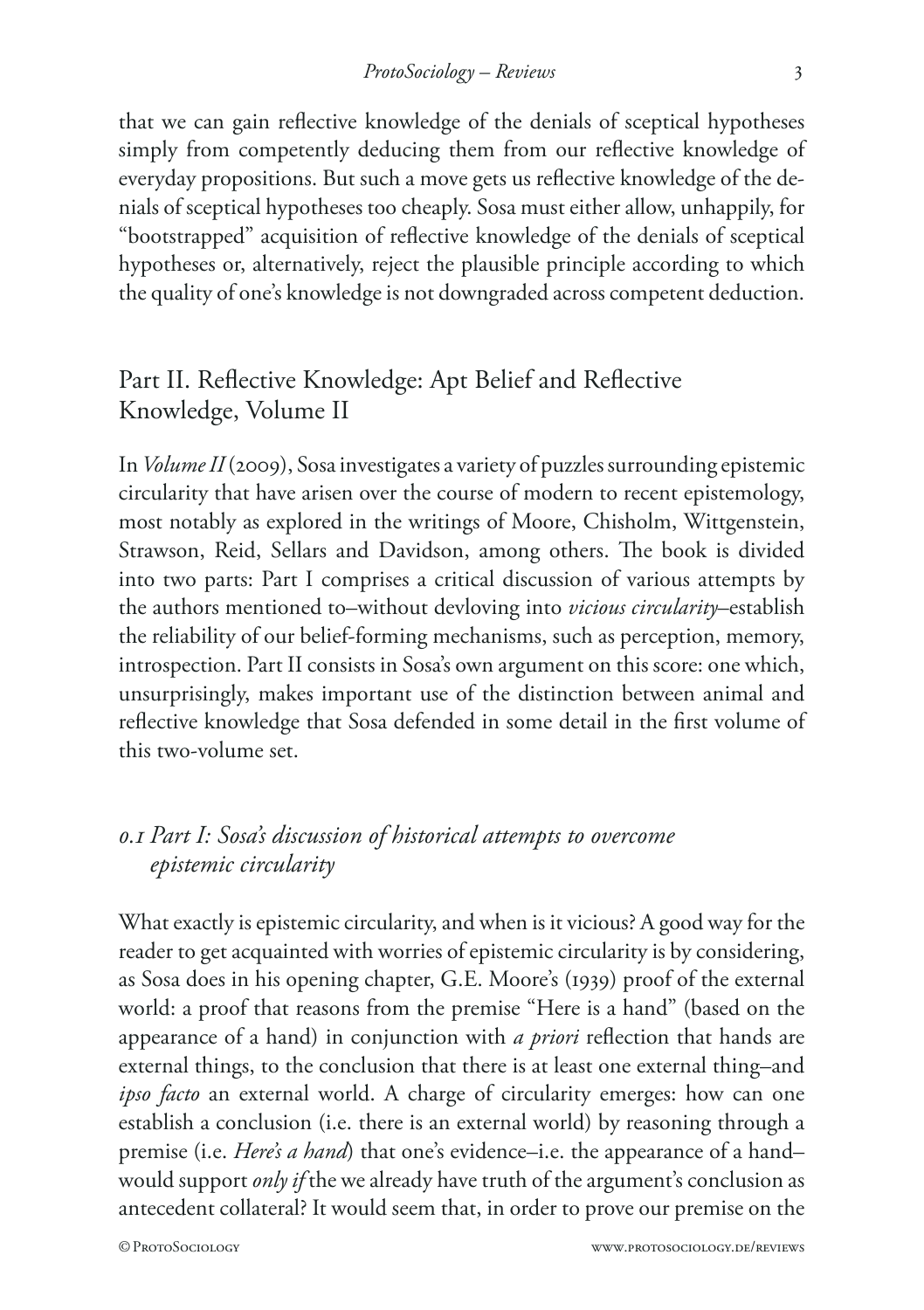basis of the appearance of a hand, we must first prove that there is an external world. But how do we prove *that* if not on the basis of premises like Moore's?

A common stance in epistemology has been to take certain putative items of knowledge (such as Moore's *Here is a hand*) as ones that enjoy *epistemically foundational* status, the enjoyment of which precludes any need for one to *base* these fundamental beliefs on any other beliefs in order that they be epistemically justified. In Chapter 2, Sosa argues that this sort of view, Classical Foundationalism, has has a problematic weak spot at its core.

Toward this end, Sosa considers how it is that foundational beliefs gain their epistemic status in the first place. Foundationalists have traditionally appealed here to what is "given" in experience. Though, as Sosa notes, the foundationalist needs to explain "which sorts of features of our states of consciousness are the epistemically effective ones<sup>4</sup>, the ones by corresponding to which specifically do our basic beliefs acquire their foundational status." (Sosa 2009: 27) Here Chisholm's (1942) Problem of the Speckled Hen is germane; "having a visual image with 48 speckles seems not to qualify, whereas having a visual image with 3 speckles may … (2009: 27). To account for the disparity, Sosa thinks we must inevitably appeal to some causal or counterfactual connection between the character of the experience and the propositional content of the judgment, i.e., between the experience's having that character and the judgments having that propositional content. From here we can see how Sosa generates a surprising result: that Classical Foundationalism–an account of the structure of justified belief championed famously by internalists–actually requires, at a crucial juncture in the argument, a needed appeal to intellectual virtues.

Chapters 3 and 4 examine two historically distinctive foundationalist-style attempts to block epistemic circularity. Chapter 3 takes as its focus a sort of

- 4 Sosa argues that it can't be "noticings" of states of consciousness, which he calls 'meta-awareness', for the reason that noticing itself is "epistemic in a way that ill suits it for the explanatory work that it is being asked to do" (26). He adds that "our explanation hence cannot rest with "noticings" that are supposed to ahve esistemic status already." (26).
- 5 Before discussing what he takes the further relation to be that must hold between the belief and the experience in order for the belief to be foundationally justified, Sosa exposes a gap in the view owing to its inability to account for *absenses*–for example–believing that not-p as opposed to not believing that p, experiencing as if not-p and not experiencing as if p (2009: 30). Sosa claims that the fact that what explains one has foundational justificational status is unlikely to differ much from what explains why the other does, this becomes a problem for the classical foundationalist since "the explanation in terms of taking the given falls short if powerless to explain our foundationally justified beliefs about what is absent from our consciousness at the time, and yet the explanation of that foundational justification can hardly diverge radically from the explanation of our foundational justification for beliefs about what is present in our consciousness (2009: 30).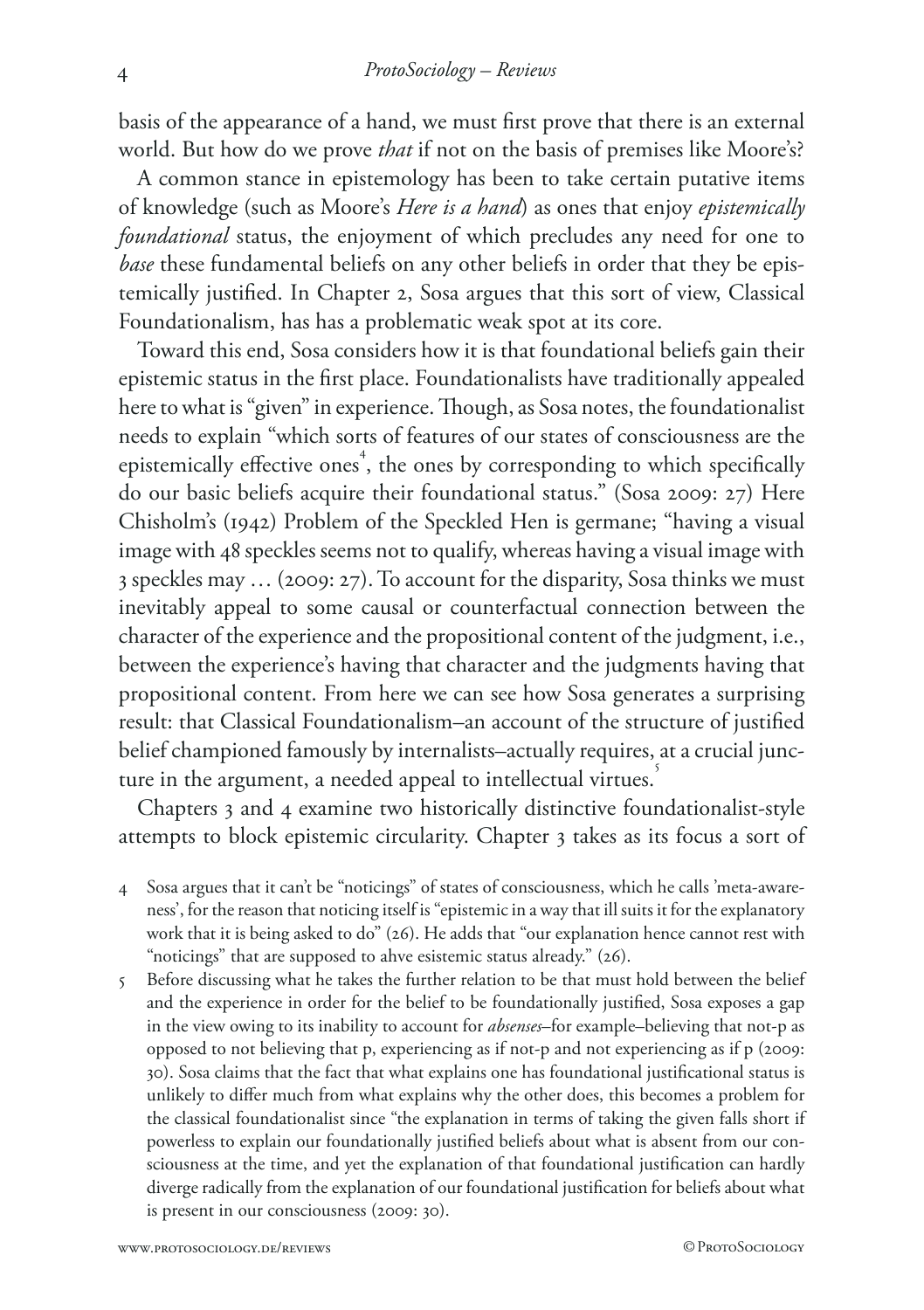*epistemic naturalism* argument-style which Sosa attributes to Hume, Wittgenstein and Strawson. Epistemic naturalism does not attempt to *answer*, as it were, the sorts of questions to which answers might appear viciously circular so much as to provide philosophical grounds for ignoring such questions. The argument-style, as Sosa sees it, runs as follows:

- 1. Take a proposition P that we are convinced of.
- 2. Suppose a skeptic advances an argument A against P.
- 3. To take A seriously we would need to try to come up with a counterargument C in favor of P.
- 4. Suppose, however, that P is a proposition that we accept beyond justification, perhaps as a framework conviction; suppose we accept it as an unshakeable commitment, one, moreover, that could never authentically be based on arguments or reasons.
- 5. In that case, it seems best to neglect argument A and any such skeptical argument. (2009: 52)

Sosa responds to this line of reasoning in a couple of ways. The most interesting is what I'll call the 'narrow scope' response. The narrow scope response argues that the epistemological naturalist's argument is only suited to a very narrow sort of scepticism: scepticism about framework propositions–i.e. Wittgenstenian "hinge propositions"–which Sosa distinguishes from the obvious sort of empirical propositions–i.e. Descartes' proposition "I am sitting in front of the fire" and Moore's "I have a hand")–skepticism about which Sosa thinks would be immune to the epistemic naturalist's reply. Sosa is mistaken here, given that he overlooks that what *makes* framework propositions such is that we cannot offer reasons for them *because* our epistemic support for our reasons could be no stronger than is the epistemic support for these propositions themselves. But crucially, the same holds true for the obvious sort of empirical propositions (I have a hand) which Sosa thinks are not framework propositions, and thus, propositions the skepticism of which would not be countered by the epistemological naturalist's strategy.<sup>7</sup>

In this chapter, Sosa considers Wilfrid Sellars' well-known Myth of the Given argument–the alleged myth (endorsed notably by internalist foundationalists)

<sup>6</sup> See Wittgenstein's (1969) *On Certainty*.

<sup>7</sup> Sosa also argues, and I think convincingly, that the sort of practical quietism implied by epistemological naturalism (i.e. we cannot justify framework propositions) is compatible with what Sosa calls theoretical activism "of an epistemology aimed at explaining what gives our beliefs the cognitive status required to constitute knowledge." (2009: 57)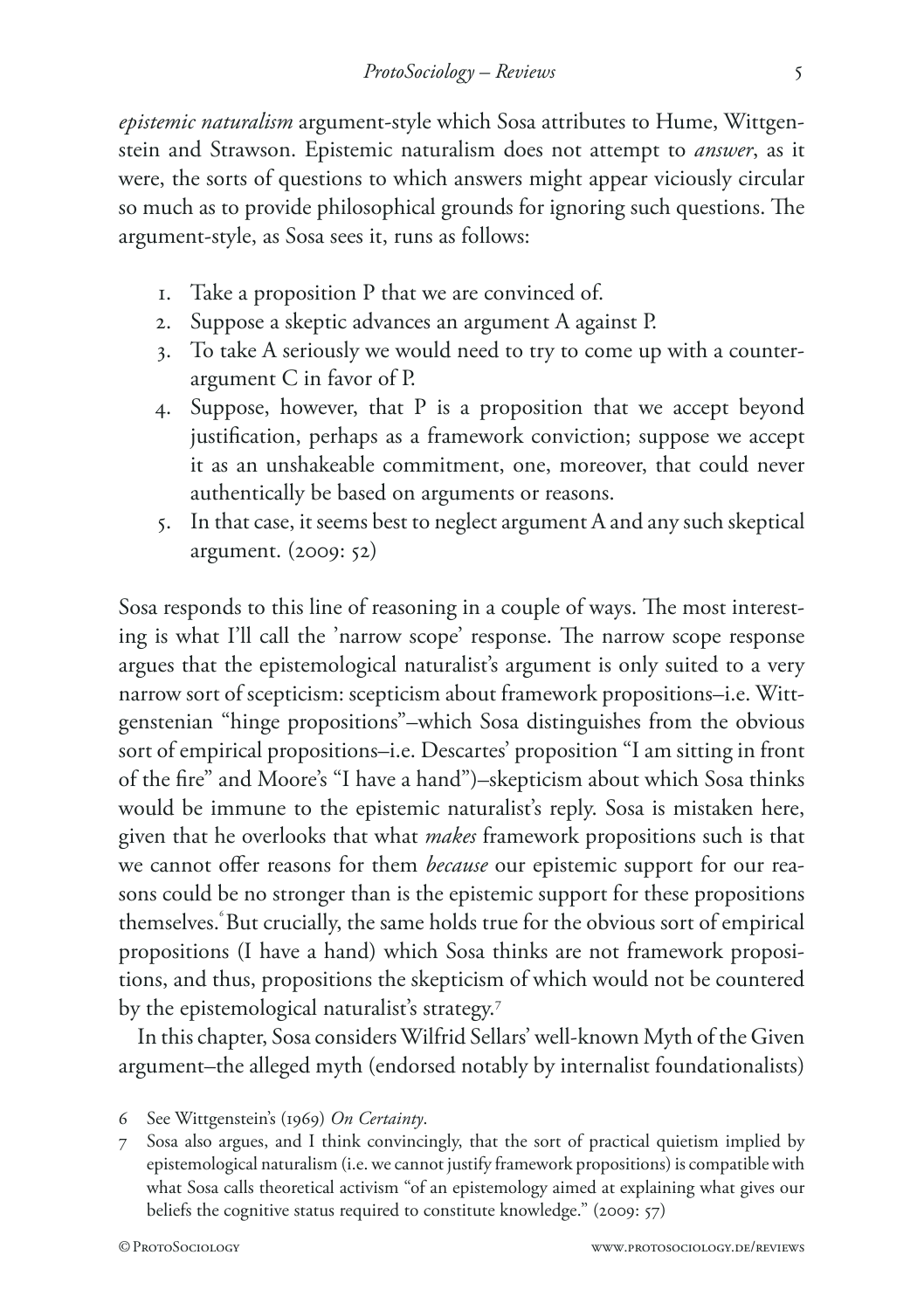being that perceptually based beliefs attain, in virtue of the experience whereby one identifies perceptual something as F, their foundational status. What Sellars pointed out in his essay *Empiricism and the Philosophy of Mind* is that such beliefs aren't foundationally justified unless the agent has some further belief that is itself a generalisation about the reliability of the belief-forming process by which the agent identifies what he perceptually accounts for as an F. Such a generalised belief might be: "I identify things as F iff they are F." However, problematically, how can one have evidence that such a generalised belief about the reliability of the belief-forming mechanism (of identifying F things) being justified in the absense of *particular* foundationally justified F beliefs?

Sosa contends that Sellars' own settled-upon defence, a pragmatic defence, of the principles fails because a pragmatic defense of accepting IPM T-principles<sup>7</sup> does not constitute an *epistemic* reason for accepting them, and in order to account for the justificatory status of foundational beliefs, epistemic reasons would be required for accepting the IPM T principles. Finally, Sosa contends– and I think rightly–that a Wittgenstenian defence of the principles–i.e. one according to which we'd accept the principles inevitably as a precursor to inquiry–fails because it doesn't explain why we must accept these *particular*  principles, rather than others, and also why it is that we have to accept any principles at all.

What other strategies are available for non-circularly vindicating the methods, principles and mechanisms human knowledge owes itself to? A final proposal Sosa considers (Chapter 6) is Davidson's, one that consists in a transcendental, perhaps *a priori*, argument similar in vein to Descartes'.

Davidson's characterisation of the sceptical problem consists in a recognition that there is some logical chasm dividing the subjective and the objective. The idea is, roughly, that we can know *a priori* the contents of our own minds, but that knowledge about our own minds is insufficient to ground knowledge of the external world. And so, we cannot move deductively from the subjective to the objective. Nor can we propose some belief in an empirical proposition

- 8 Sellars attempts at first to get out of this problem by saying that so long as, later on, we can know that, at the time (when one identified an F thing as an F) the mechanism was (then) reliable, then this suffices. But Sellars later recanted this position because it overintellectualises in a way that yields to the sceptic. Sosa's next move is to consider a new sort of reply Sellars has offered, based on Chisholm's epistemic principles, where Sellars offers certain inference, perception and memory (IPM) "T" principles, according to which: beliefs based on IPM are likely to be true. Sellars reasons that if we can accept such principles, then we can explain foundationally justified beliefs. Unfortunately, as Sellars notes, a rule of the game is that IPM T principles can't be held on the basis of induction, on pain of viscious circularity.
- 9 See previous *fn*.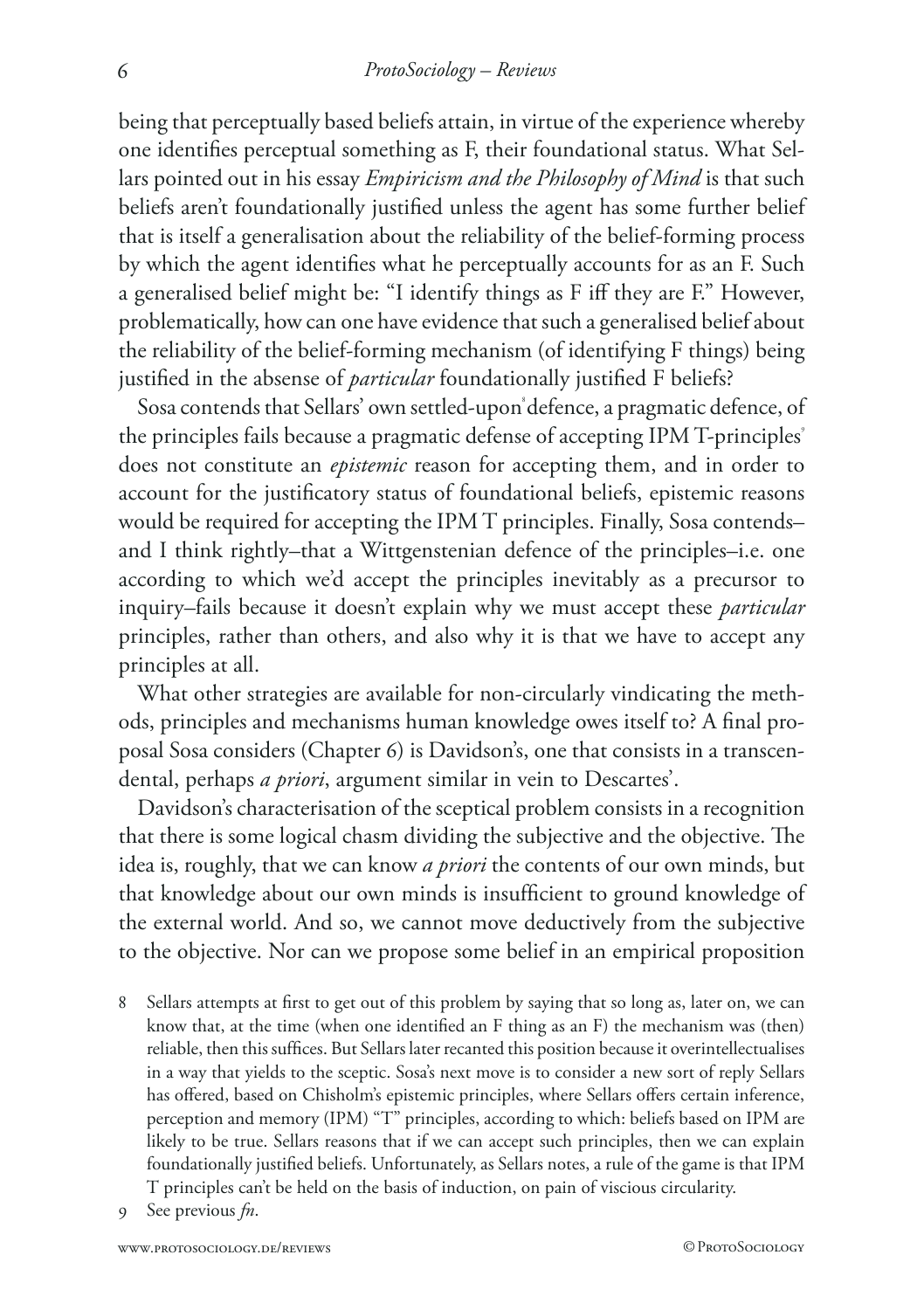to stand alone as insulated from the sceptic becasue any given empirical belief, taken alone, could be false. Thus we are stuck with a sceptical dilemma. Davidson's way out of this dilemma is a via an unusual though striking transcendental argument. His idea is essentially that, given how it is we come to acquire meanings of words–namely through contact with the outside world–we are justified in accepting that most of our beliefs are true. Sosa points out a flaw in this argument: even if we grant Davidson this much, we don't defeat the sceptic. Says Sosa:

True, we cannot reason that we might be generally wrong just because we might be wrong in any specific instance. But nor can we reason that we are safe from being wrong in any specific instance just because we cannot be generally wrong. (Sosa 2009: 117)

Further to that: Sosa points out that Davidson's argument has a "blanket" sort of quality that invites the astrologer/astronomer objection: "It would render all substantive beliefs presumptively justified, the astrologer's along with the astronomer's. And now the action would shift to what accounts for the difference, what accounts for the defeat of the astrologer's justification and the non-defeat of the astronomer's justification." (118)

Another worry Sosa brings up concerns what he calls the sceptic's "Trojan Horse." Sosa argues that if "we frame our debate with the skeptic as [Davidson does], the skeptic wins regardless of whatever success Davidson's transcendental argument may enjoy." (2009: 118) This is because, as Sosa sees it, Davidson has us set up the terms of the debate with the skeptic much as Descartes does:

- 1. If we are to know realm W it must be via realm M.
- 2. The way to know a realm X via a realm Y is by knowing Y and reasoning validly from one's knowledge of Y to conclusions about X.
- 3. Only deductive reasoning is really valid.
- 4. There is a logical gap between M and W that no deductive reasoning could possibly bridge. (2009: 119)

The problem with Davidson's set-up, Sosa claims, is that there are *other possible ways* of acquiring dispositions to appropriate verbal behavior, other than contact with objects. And this makes Davidson's argument no longer *a priori.*  Further, as Sosa notes, even if philosophers persuaded by Davidson's complex argument concerning the nature of mental an linguistic content gain some justification for their empirical beliefs, it wouldn't follow that the "justification that ordinary folk have for their empirical beliefs [is justified]...and so it will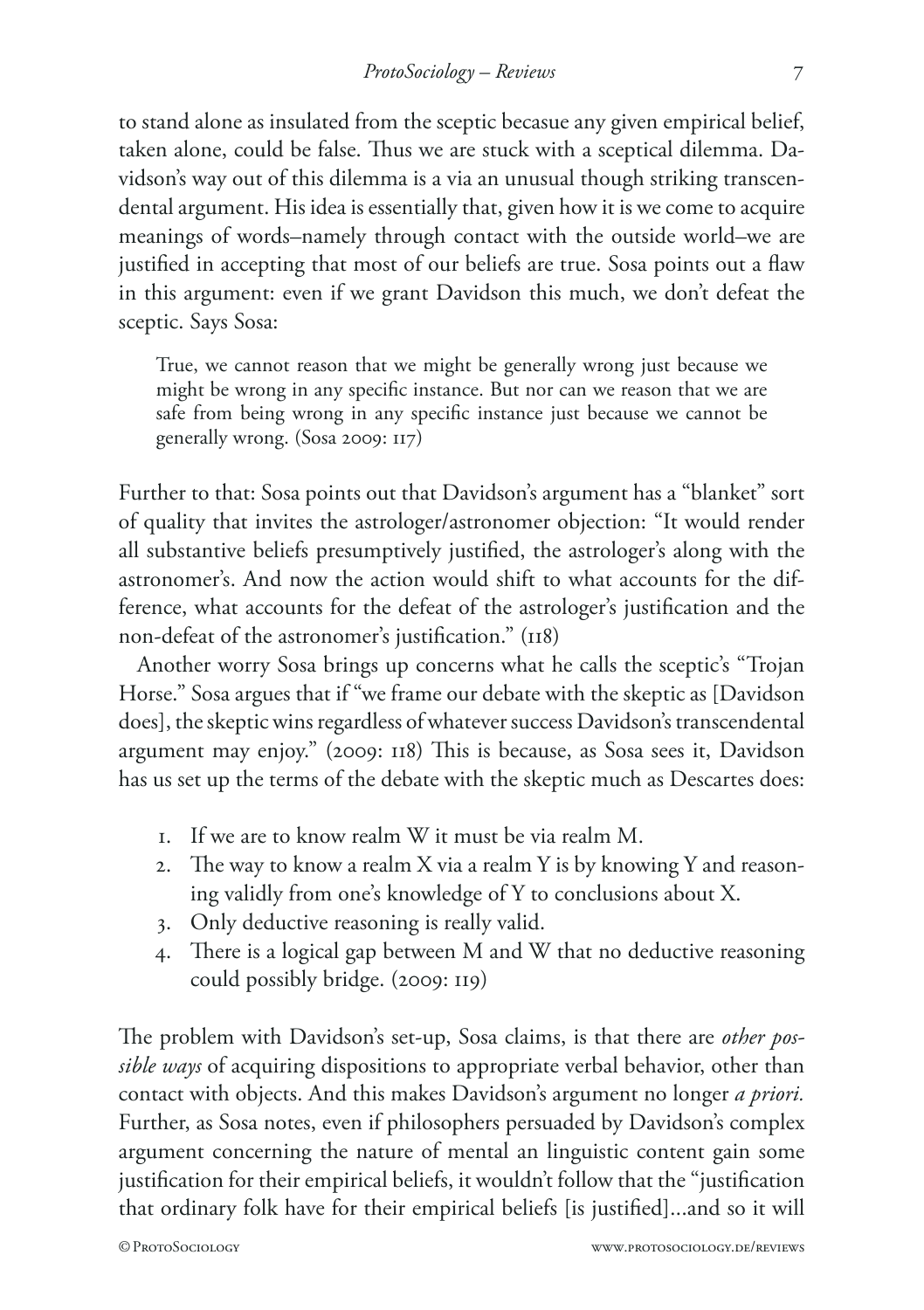not explain how it is that *these folk* are safe from the objections of the sceptic." (2009: 119)

#### *0.2 Reflective knowledge and virtuous circularity*

In Part II, Sosa advances over the course of four chapters a general repsonse type to the problem of epistemic circularity, several responses to which he has already now dismissed. His proposed response-type involves several moves, the first of which concerns revisiting his important distinction between animal and reflective knowledge. Animal knowledge, defined in *Vol. 1* as apt belief, is attained simply whenever certain facts hold–namley, whether the agent's belief is accurate because adroit–and independent of whether the agent takes a perspective on the reliability of the faculties generating her belief. Reflective knowledge, however, requires such a perspective: it is apt belief, aptly noted: an apt belief that one's first order belief is apt (or animal knowledge).

Suppose now that someone has animal knowledge that *p* (i.e. *S*'s belief that *p* is apt). How does one gain a perspective from which it is possible to noncircularly endorse the reliability of faculties *S* employed in aptly believing *p*? Sosa's clearest answer comes at the end of Chapter 10, when he discusses the Problem of Easy Knowledge.

The problem, which Sosa discusses in great detail, is a centerpiece in mainstream literature. As a philosophical problem, it has two forks, neither of which seems like a good outcome. Consider the principle KR:

KR A potential knowledge source K can yield knowledge for S, only if S knows that K is reliable. (2009: 211)

Affirming KR–an apparent requisite for reflective knowledge–appears at first glance to incur the charge of *vicious* circularity. "How can we attain the required knowledge that our epistemic sources are reliable? Must we not have that knowledge already before the sources can deliver it to us?" (2009: 211) But denying KR, however, would seem to permit us to "bootstrap" from "the deliverance of a source on some occasion to conclusions about the safety of its operation on that occasion." (2009: 211)<sup>10</sup> As regards reflective knowledge,

<sup>10</sup> For instance: if my spedometer can give me knowledge of how fast I am going without me having to know it is reliable, I can, on the basis of knowing how fast I'm going, say 79 miles per hour, bootstrap the additional item of knowledge that my spedometer was reliable on this occasion. But, as Sosa notes, this sort of result would be unacceptable. For one thing,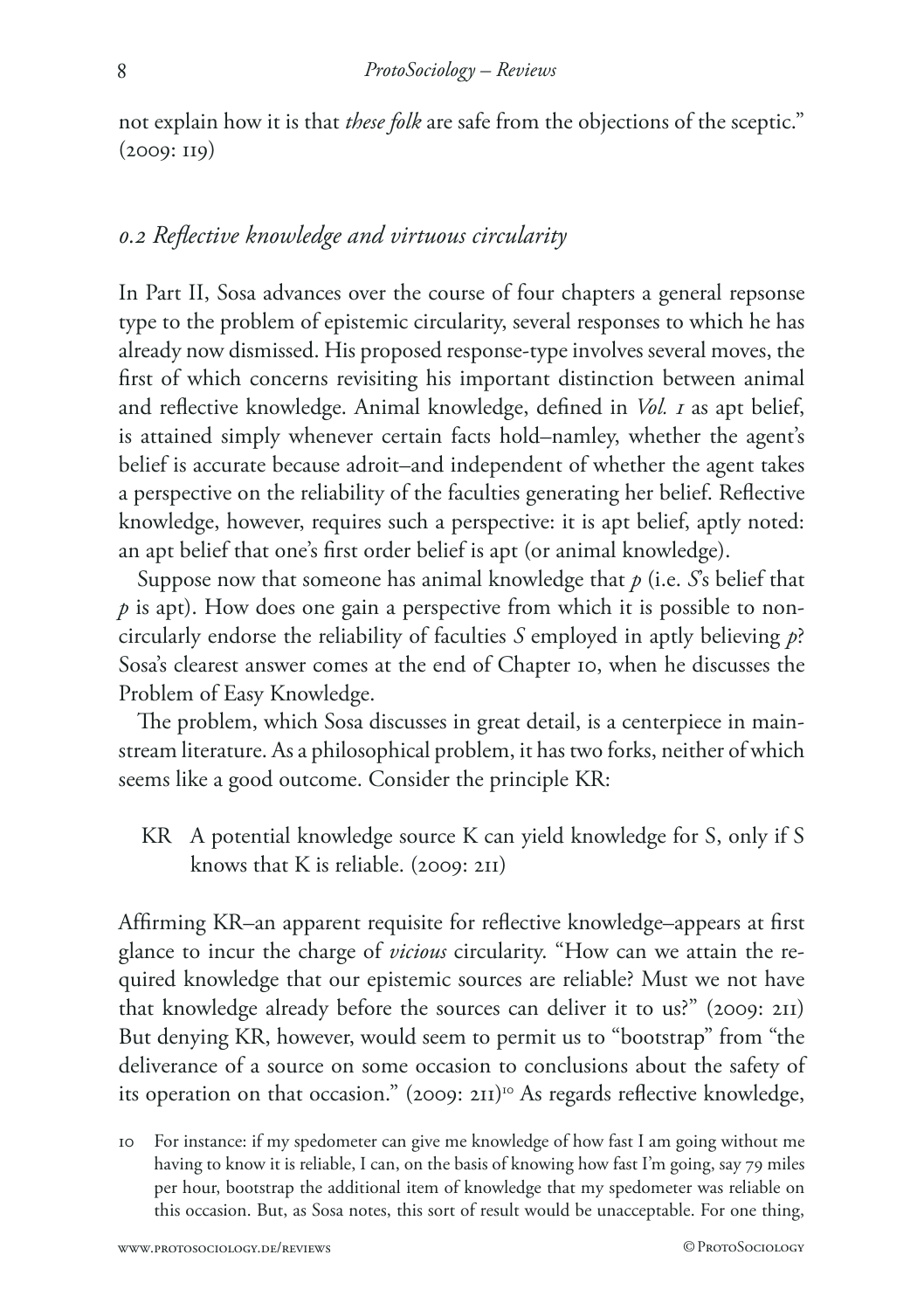Sosa opts for the first horn, but in a way that is intended to embrace a variety of epistemic circularity that Sosa contends is *virtuous*, not vicious. Roughly, his idea is that we use our faculties to amass animal knowledge, which in turns generates for us a picture of ourselves in the world, one which generates for us the view that our faculties are reliable. As Sosa sees it, there is mutual dependence at play: our knowledge that our faculties are reliable depends in part on acquired animal knowledge, and reflective knowledge we have (over and above our putative animal knowledge) depends in part on our knowledge that our faculties are reliable. Is this coherentism? In a sense, yes. In §VIII, Chapter 10, Sosa clues us in to the structure of his programme by metaphor:

The right model for understanding reflective justification is not the linear model whereby justification is a sort of liquid that flows through some pipe or channel of reasoning, from premises to conclusion $II$  ... A better model is that of the web of belief whereby the web is properly attached to the environment, while its nodes can also gain status through mutual support. (2009: 240)

Sosa comments further:

By basing beliefs on other beliefs that rational weaver weaves a web each member of which is held in place *in part* (perhaps in minuscule part) through its being based on certain others, directly or indirectly... Reflectvie endorsement may now take its place in the web without any apparent special problems. Through our growing commonsense and scientific knowledge of ourselves and of the world around us and of the relation between the two, we see our modes of rational basing and other belief acquisition as sufficiently reliable. (2009: 240)

#### *0.3 Problems*

Sosa's historical overview of responses to epistemic circularity, Part I, is especially illuminating and constitutes a major achievement in its own right. His proposal in Part II is novel and promising. There are, however, two critical notes to mention about *Vol. II*, mostly concerning Sosa's four-chapter Part II in which his own view is developed. The first worry is structural: at perhaps the most crucial juncture of his own argument– the end of Chapter 10 on the Problem of Easy Knowledge–Sosa devolves somewhat unhelpfully into metaphor. Sometimes, metaphors are useful, and I don't think they should be categorically

the reliability of my spedometer is something I must presuppose before believing what it says on the basis of the evidence consisting in what it shows me.

<sup>11</sup> Sosa qualifies here: "(Such flow is linear, undirectional; the pipe or channel "transmits" the justification– or warrant, or epistemic status.)" (240).